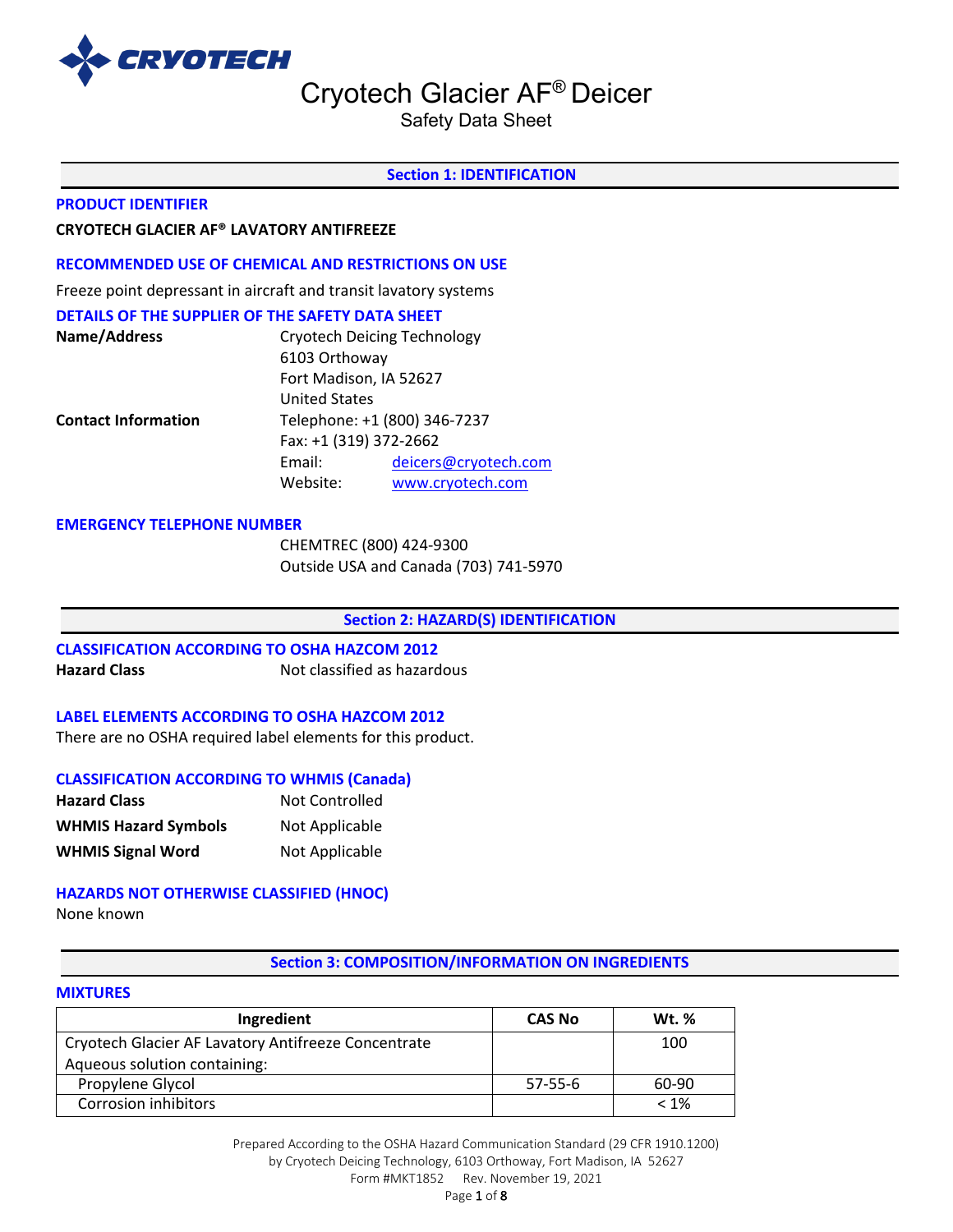

Safety Data Sheet

### **Section 4: FIRST- AID MEASURES**

### **DESCRIPTION OF FIRST-AID MEASURE**

| Eye               | In case of contact, immediately flush eyes with plenty of water for at least 15 minutes,<br>while holding eyelids open. If easy to do, remove contact lenses, if worn. No additional<br>first aid should be necessary, however, if irritation persists, get medical attention. |
|-------------------|--------------------------------------------------------------------------------------------------------------------------------------------------------------------------------------------------------------------------------------------------------------------------------|
| <b>Skin</b>       | As a precaution, wash skin thoroughly with soap and water. Remove and wash<br>contaminated clothing.                                                                                                                                                                           |
| <b>Inhalation</b> | Not expected to be an inhalation hazard. If inhaled, remove to fresh air. Get medical<br>advice / attention if feeling unwell.                                                                                                                                                 |
| Ingestion         | If swallowed, give milk or water to drink. Do NOT induce vomiting unless directed to do<br>so by medical personnel. Never give anything by mouth to an unconscious person.                                                                                                     |

### **MOST IMPORTANT SYMPTOMS / EFFECTS**

| Eye               | May be slightly irritating to the eyes. Symptoms may include discomfort or pain, excess<br>blinking, and tear production, with possible redness and swelling.             |
|-------------------|---------------------------------------------------------------------------------------------------------------------------------------------------------------------------|
| <b>Skin</b>       | Unlikely to cause prolonged or significant skin irritation.                                                                                                               |
| <b>Inhalation</b> | Inhalation of aerosol during spraying may cause physical respiratory tract irritation and<br>coughing. This product is not otherwise expected to be an inhalation hazard. |
| Ingestion         | Not expected to cause significant health effects by accidental ingestion.                                                                                                 |

#### **INDICATION OF IMMEDIATE MEDICAL ATTENTION AND SPECIAL TREATMENT**

| <b>Specific Treatments</b> | If you feel unwell, seek medical advice immediately. Show the label or safety |
|----------------------------|-------------------------------------------------------------------------------|
|                            | data sheet to medical personnel if possible.                                  |

#### **Section 5: FIRE-FIGHTING MEASURES**

| <b>FLAMMABILITY</b>                                                 |                                                                                                                                                                                                                                                                                      |
|---------------------------------------------------------------------|--------------------------------------------------------------------------------------------------------------------------------------------------------------------------------------------------------------------------------------------------------------------------------------|
| <b>Flammability</b>                                                 | Non-flammable by OSHA/WHMIS criteria                                                                                                                                                                                                                                                 |
| <b>EXTINGUISHING MEDIA</b><br><b>Suitable Extinguishing Media</b>   | Fine water spray, alcohol-resistant foam, carbon dioxide, or dry chemical. Use<br>extinguishing media appropriate for surrounding materials.                                                                                                                                         |
| <b>SPECIAL HAZARDS</b>                                              |                                                                                                                                                                                                                                                                                      |
| <b>Hazardous Combustion Products</b><br><b>Unusual Fire Hazards</b> | Combustion may form carbon monoxide (CO) and/or carbon dioxide ( $CO2$ ).<br>Heat from fire can generate flammable vapor. Vapor is heavier than air and may<br>spread along floors. Pressure buildup in sealed containers in high heat<br>conditions may cause container to rupture. |

#### **SPECIAL PROTECTIVE EQUIPMENT AND PRECAUTIONS FOR FIREFIGHTERS**

Wear protective equipment suitable for the surrounding environment.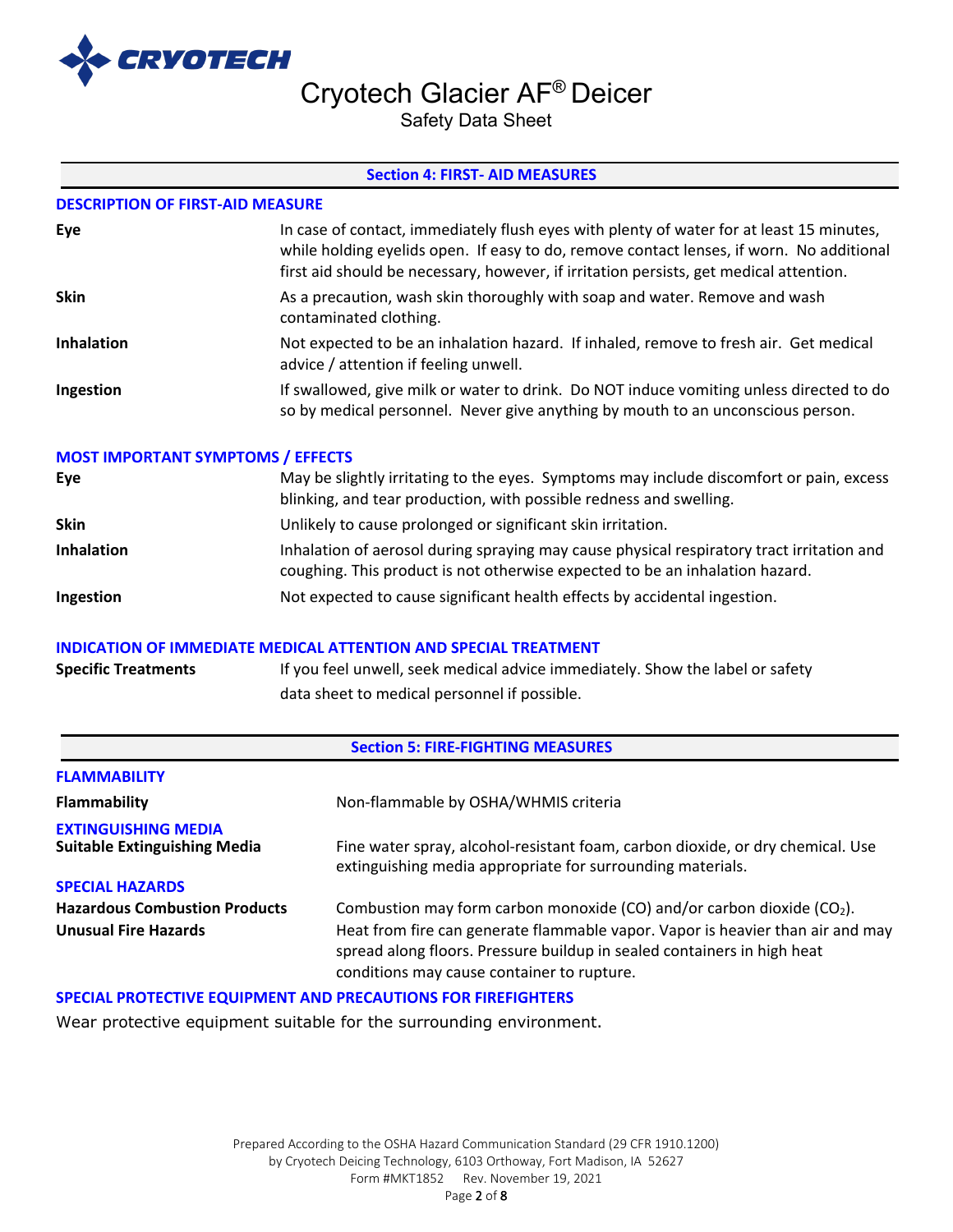

Safety Data Sheet

|                                                              |                                                                                                                                                                                                                                                                                                                                                                                                                                      | <b>Section 6: ACCIDENTAL RELEASE MEASURES</b>                                         |                                                                                        |  |  |
|--------------------------------------------------------------|--------------------------------------------------------------------------------------------------------------------------------------------------------------------------------------------------------------------------------------------------------------------------------------------------------------------------------------------------------------------------------------------------------------------------------------|---------------------------------------------------------------------------------------|----------------------------------------------------------------------------------------|--|--|
|                                                              |                                                                                                                                                                                                                                                                                                                                                                                                                                      | PERSONAL PRECAUTIONS, PROTECTIVE EQUIPMENT, AND EMERGENCY PROCEDURES                  |                                                                                        |  |  |
| <b>Methods for Containment</b><br><b>Methods for cleanup</b> | Avoid eye/skin contact with spilled material. Refer to Section 7 for additional handling precautions<br><b>METHODS AND MATERIALS FOR CONTAINMENT AND CLEANUP</b><br>Contain and/or absorb spill with inert material (e.g. sand, vermiculite), then place in a<br>suitable container. Use appropriate Personal Protective Equipment (PPE).<br>Scoop up material and place in a disposal container. Wash the spillage area with plenty |                                                                                       |                                                                                        |  |  |
|                                                              | of water.                                                                                                                                                                                                                                                                                                                                                                                                                            |                                                                                       |                                                                                        |  |  |
|                                                              |                                                                                                                                                                                                                                                                                                                                                                                                                                      | <b>Section 7: HANDLING AND STORAGE</b>                                                |                                                                                        |  |  |
| <b>PRECAUTIONS FOR SAFE HANDLING</b>                         |                                                                                                                                                                                                                                                                                                                                                                                                                                      |                                                                                       |                                                                                        |  |  |
| <b>Handling</b>                                              | Avoid eye contact. Avoid breathing mist/aerosols when handling.                                                                                                                                                                                                                                                                                                                                                                      |                                                                                       |                                                                                        |  |  |
|                                                              |                                                                                                                                                                                                                                                                                                                                                                                                                                      | PRECAUTIONS FOR SAFE STORAGE, INCLUDING ANY INCOMPATIBILITIES                         |                                                                                        |  |  |
| <b>Storage</b>                                               | Store in tightly sealed original containers, away from direct heat and strong oxidizing<br>agents, strong acids, or strong bases.                                                                                                                                                                                                                                                                                                    |                                                                                       |                                                                                        |  |  |
|                                                              |                                                                                                                                                                                                                                                                                                                                                                                                                                      | <b>Section 8: EXPOSURE CONTROLS/PERSONAL PROTECTION</b>                               |                                                                                        |  |  |
| <b>EXPOSURE LIMITS</b>                                       |                                                                                                                                                                                                                                                                                                                                                                                                                                      |                                                                                       |                                                                                        |  |  |
| <b>Exposure Limits</b><br>Propylene Glycol                   | <b>Regulation</b><br>US WEEL                                                                                                                                                                                                                                                                                                                                                                                                         | <b>Type of Listing</b><br><b>TWA</b>                                                  | Value<br>10 mg/m <sup>3</sup>                                                          |  |  |
| <b>EXPOSURE CONTROLS</b>                                     |                                                                                                                                                                                                                                                                                                                                                                                                                                      |                                                                                       |                                                                                        |  |  |
| <b>Engineering Controls</b>                                  | No special ventilation is usually necessary. Normal use of this product is not expected<br>to result in airborne concentrations above the exposure limit.                                                                                                                                                                                                                                                                            |                                                                                       |                                                                                        |  |  |
|                                                              |                                                                                                                                                                                                                                                                                                                                                                                                                                      | INDIVIDUAL PROTECTIVE MEASURES/PERSONAL PROTECTIVE EQUIPMENT                          |                                                                                        |  |  |
| <b>Eye Protection</b>                                        |                                                                                                                                                                                                                                                                                                                                                                                                                                      |                                                                                       | Safety glasses or goggles are recommended if splashing/spraying into eyes is possible. |  |  |
| <b>Skin Protection</b>                                       |                                                                                                                                                                                                                                                                                                                                                                                                                                      | No special skin protection is usually necessary. Avoid prolonged or repeated contact. |                                                                                        |  |  |
| <b>Respiratory Protection</b>                                | No special respiratory protection is usually necessary. Breathing of mist/aerosol should<br>be avoided.                                                                                                                                                                                                                                                                                                                              |                                                                                       |                                                                                        |  |  |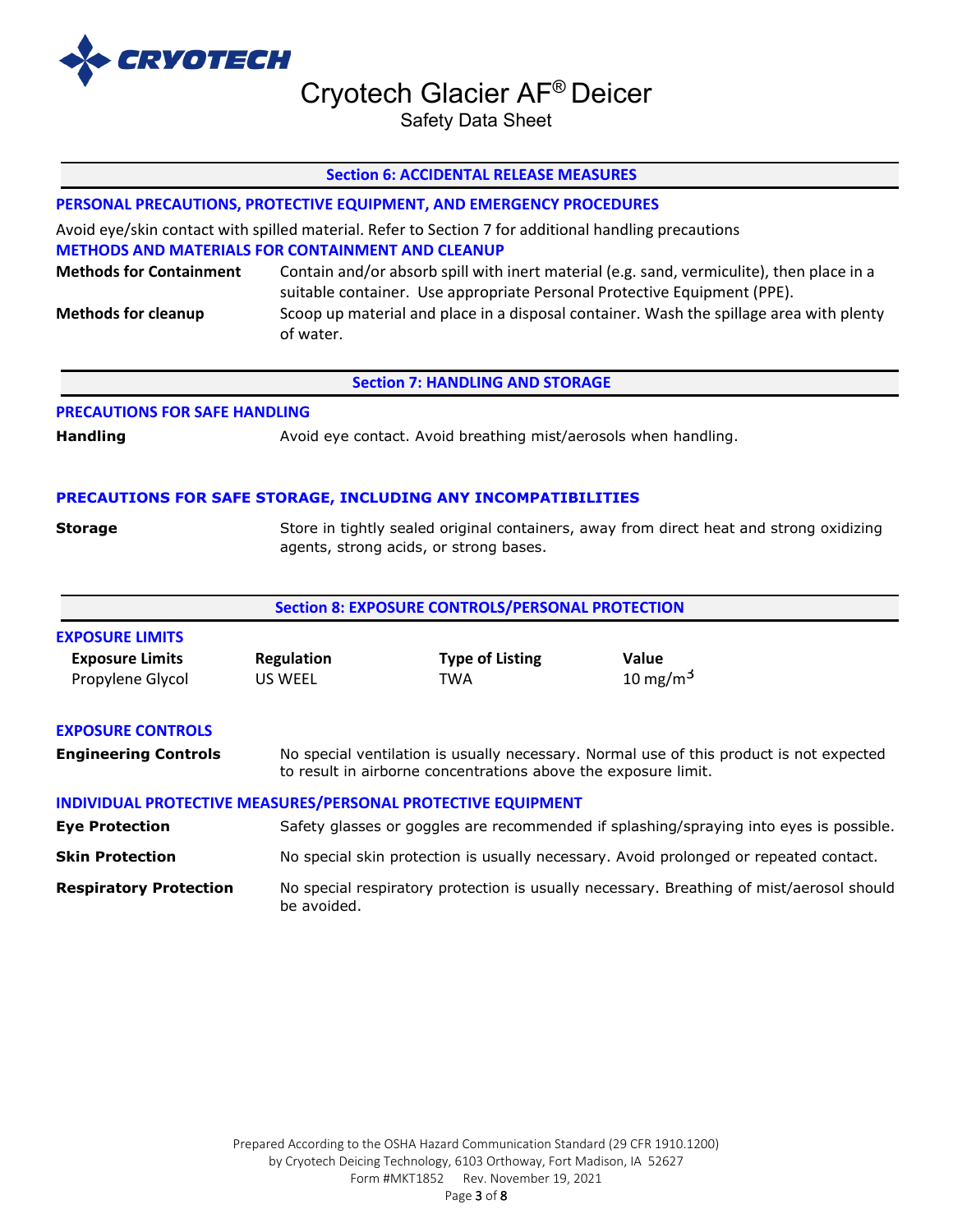

Safety Data Sheet

#### **Section 9: PHYSICAL AND CHEMICAL PROPERTIES**

### **INFORMATION ON BASIC PHYSICAL AND CHEMICAL PROPERTIES**

**APPEARANCE** Clear, colorless to light straw colored liquid. **ODOR** Odorless **ODOR THRESHOLD** No data available **pH (20°C, 68°F)** 8.5-11.0 **FREEZING POINT** <-60°F (-51°C) **BOILING POINT** >240°F (115°C) **FLASH POINT** >219°F (104°C) based on propylene glycol **EVAPORATION RATE No data available No data available FLAMMABILITY/EXPLOSION LIMITS** Not applicable **VAPOR DENSITY (AIR = 1)** No data available **RELATIVE DENSITY** 1.02 - 1.06 **SOLUBILITY IN WATER** Completely miscible **PARTITION COEFFICIENT; n-OCTANOL/WATER** No data available **AUTO-IGNITION TEMPERATURE** >400°C (752°F) based on propylene glycol **DECOMPOSITION TEMPERATURE** No data available **VISCOSITY (20°C)** 21 cP **OXIDIZING PROPERTIES** Not oxidizing **EXPLOSIVE PROPERTIES** Not explosive

**VAPOR PRESSURE (20°C)** <sup>~8</sup> mmHg (vapor is almost entirely water fraction)

#### **Section 10: STABILITY AND REACTIVITY**

### **REACTIVITY**

No dangerous reactions known under conditions of normal use.

#### **CHEMICAL STABILITY**

Stable. Hazardous polymerization will not occur.

#### **POSSIBILITY OF HAZARDOUS REACTIONS**

No dangerous reaction known under conditions of normal use.

#### **CONDITIONS TO AVOID**

Avoid prolonged exposure to temperatures over the boiling point of water. When water has evaporated, material is combustible.

#### **INCOMPATIBLE MATERIALS**

Strong oxidizing agents; strong acids; strong bases

#### **HAZARDOUS DECOMPOSITION PRODUCTS**

May decompose into oxides of carbon (e.g., carbon monoxide, carbon dioxide) as well as aldehydes, ethers, and organic acids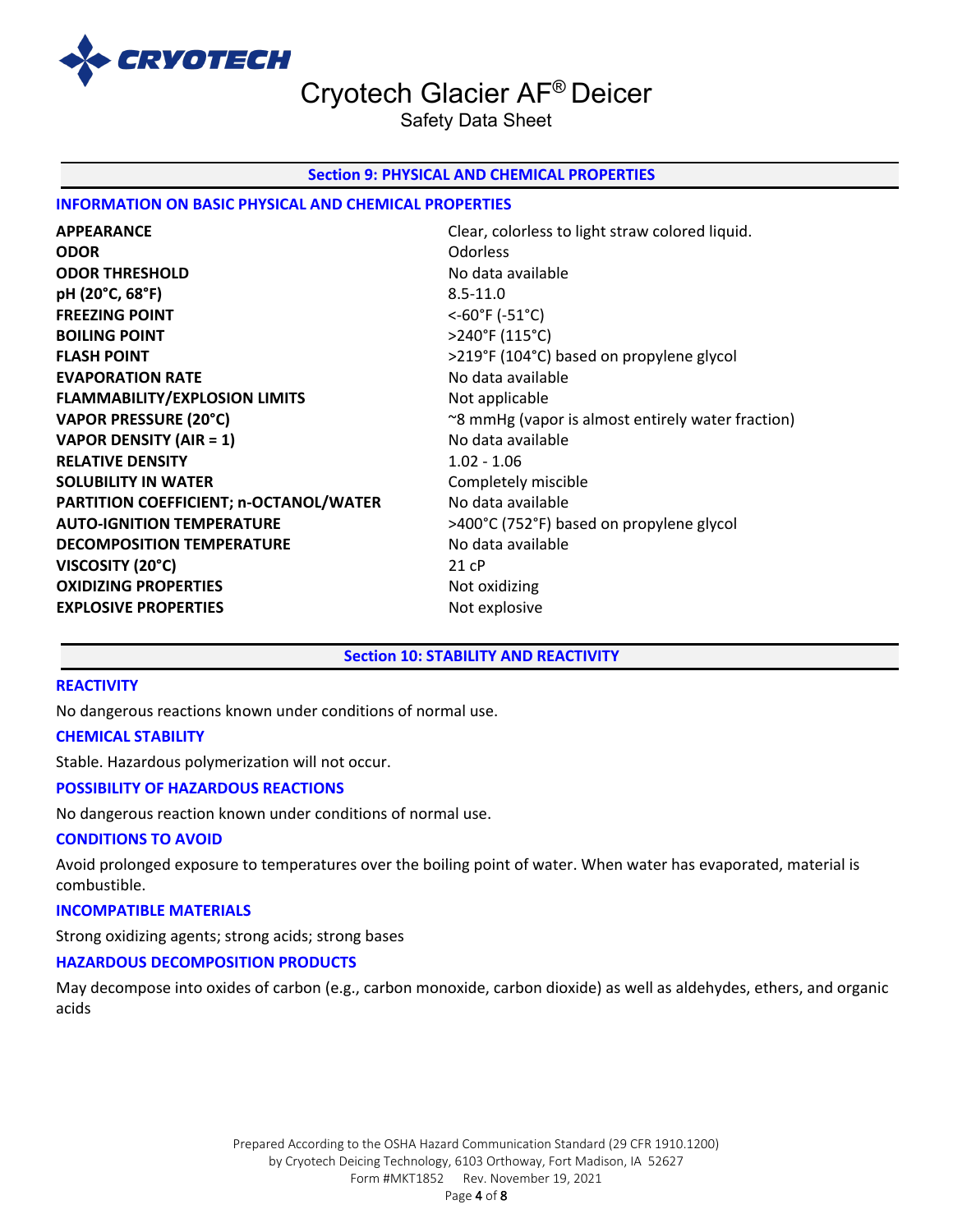

Safety Data Sheet

### **Section 11: TOXICOLOGICAL INFORMATION**

# **INFORMATION ON TOXICOLOGICAL EFFECTS**

| <b>Acute Toxicity</b>            | LD50 rat-oral: $> 15$ g/kg (estimated from studies of components)         |
|----------------------------------|---------------------------------------------------------------------------|
| <b>Likely Routes of Exposure</b> | Skin contact, eye contact, and ingestion.                                 |
|                                  | Symptoms related to physical/chemical/toxicological characteristics       |
| Eye                              | May cause minor temporary eye irritation. Corneal injury is unlikely.     |
| <b>Skin</b>                      | Unlikely to cause prolonged or significant skin irritation.               |
| Ingestion                        | Not expected to cause significant health effects by accidental ingestion. |
| <b>Inhalation</b>                | This product is not expected to be an inhalation hazard.                  |

# **DELAYED, IMMEDIATE EFFECTS AND CHRONIC EFFECTS OF SHORT- AND LONG-TERM EXPOSURE**

| <b>Skin Corrosion/Irritation</b>         | Based on available data, the classification criteria are not met.                                             |
|------------------------------------------|---------------------------------------------------------------------------------------------------------------|
| <b>Serious Eye Damage/Irritation</b>     | Based on available data, the classification criteria are not met.                                             |
| <b>Respiratory or Skin Sensitization</b> | Based on available data, the classification criteria are not met.                                             |
| <b>Germ Cell Mutagenicity</b>            | Based on available data, the classification criteria are not met.                                             |
| Carcinogenicity                          | This product does not contain any ingredients that are considered to be<br>carcinogens by IARC, NTP, or OSHA. |
| <b>Reproductive Toxicity</b>             | Based on available data, the classification criteria are not met.                                             |
| <b>STOT-Single Exposure</b>              | Based on available data, the classification criteria are not met.                                             |
| <b>STOT-Repeated Exposure</b>            | Based on available data, the classification criteria are not met.                                             |
| <b>Aspiration Hazard</b>                 | Based on available data, the classification criteria are not met.                                             |

#### **Section 12: ECOLOGICAL INFORMATION**

#### **ECOTOXICITY (AQUATIC AND TERRESTRIAL)**

Not expected to cause long-term adverse effects in the aquatic or terrestrial environments.

### **PERSISTENCE AND DEGRADABILITY**

Readily biodegradable. COD (TOD): 0.70 g O2/g deicer; BOD5 (20°C): 0.28 g O2/g deicer (based on 50% dilution by volume as is recommended for normal use).

# **BIOACCUMULATIVE POTENTIAL**

Bioaccumulation is not expected.

#### **MOBILITY IN SOIL**

Adverse effects not expected.

# **OTHER ADVERSE EFFECTS**

None expected.

**Section 13: DISPOSAL CONSIDERATIONS** 

# **WASTE TREATMENT AND METHODS OF DISPOSAL**

Based on available information this product is neither listed as a hazardous waste nor does it exhibit any characteristics that would cause it to be classified as a RCRA hazardous waste. If product should spill or be otherwise unsuitable for normal deicing applications, it may be absorbed onto suitable materials and disposed of in a sanitary landfill unless local, state or provincial regulations prohibit such disposal.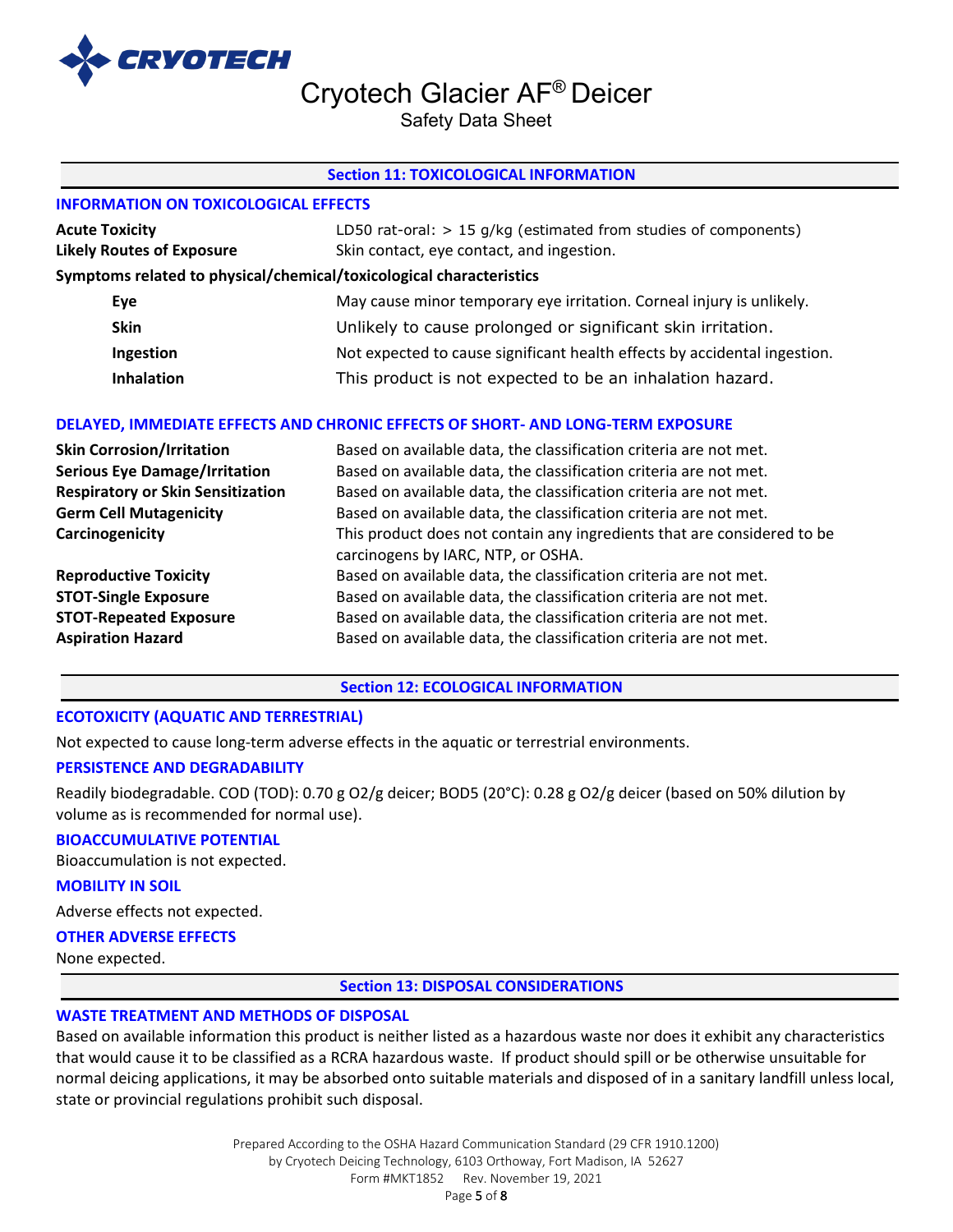

Safety Data Sheet

### **Section 14: TRANSPORT INFORMATION**

### **TRANSPORT INFORMATION**

Not regulated as dangerous goods per US DOT or IATA.

**Section 15: REGULATORY INFORMATION**

#### **INVENTORY LISTS**

All of the components in this product are on the following inventory lists: USA (TSCA), Canada (DSL/NDSL), Europe (EINECS)

#### **TSCA SECTION 12(b)**

None of the chemicals in this product are listed under TSCA Section 12 (b)

#### **CERCLA HAZARDOUS SUBSTANCES**

There is no CERCLA Reportable Quantity for this material.

# **SARA 311/312 CATEGORIES**

| <b>Physical hazards</b>                       |           | <b>Health hazards</b>                                           |    |
|-----------------------------------------------|-----------|-----------------------------------------------------------------|----|
| Explosive                                     | No.       | Acute toxicity (any route of exposure)                          | No |
| Flammable (gases, aerosols, liquids or solids | No        | Skin corrosion or irritation                                    | No |
| Oxidizer (liquid, solid or gas)               | No        | Serious eye damage or eye irritation                            | No |
| Self-reactive                                 | No        | Respiratory or skin sensitization                               | No |
| Pyrophoric (liquid or solid)                  | No.       | Germ cell mutagenicity                                          | No |
| <b>Pyrophoric Gas</b>                         | No.       | Carcinogenicity                                                 | No |
| Self-heating                                  | No.       | Reproductive toxicity                                           | No |
| Corrosive to metal                            | <b>No</b> | Specific target organ toxicity (single or<br>repeated exposure) | No |
| Gas under pressure (compressed gas)           | <b>No</b> | Aspiration hazard                                               | No |
| In contact with water emits flammable gas     | No        | Simple Asphyxiant                                               | No |
| Combustible Dust                              | <b>No</b> | Hazard Not Otherwise Classified (HNOC)                          | No |
| Hazard Not Otherwise Classified (HNOC)        | No        |                                                                 |    |

| <b>Health hazards</b>                                           |           |
|-----------------------------------------------------------------|-----------|
| Acute toxicity (any route of exposure)                          | No        |
| Skin corrosion or irritation                                    | No        |
| Serious eye damage or eye irritation                            | No        |
| Respiratory or skin sensitization                               | No        |
| Germ cell mutagenicity                                          | No        |
| Carcinogenicity                                                 | No        |
| Reproductive toxicity                                           | No        |
| Specific target organ toxicity (single or<br>repeated exposure) | No        |
| Aspiration hazard                                               | <b>No</b> |
| Simple Asphyxiant                                               | No        |
| Hazard Not Otherwise Classified (HNOC)                          | No        |

#### **SARA 313**

None of the components in this product are subject to reporting under SARA Section 313.

#### **CLEAN WATER ACT**

None of the chemicals in this product are listed as Priority Pollutants under the CWA. None of the chemicals in this product are listed as Toxic Pollutants under the CWA.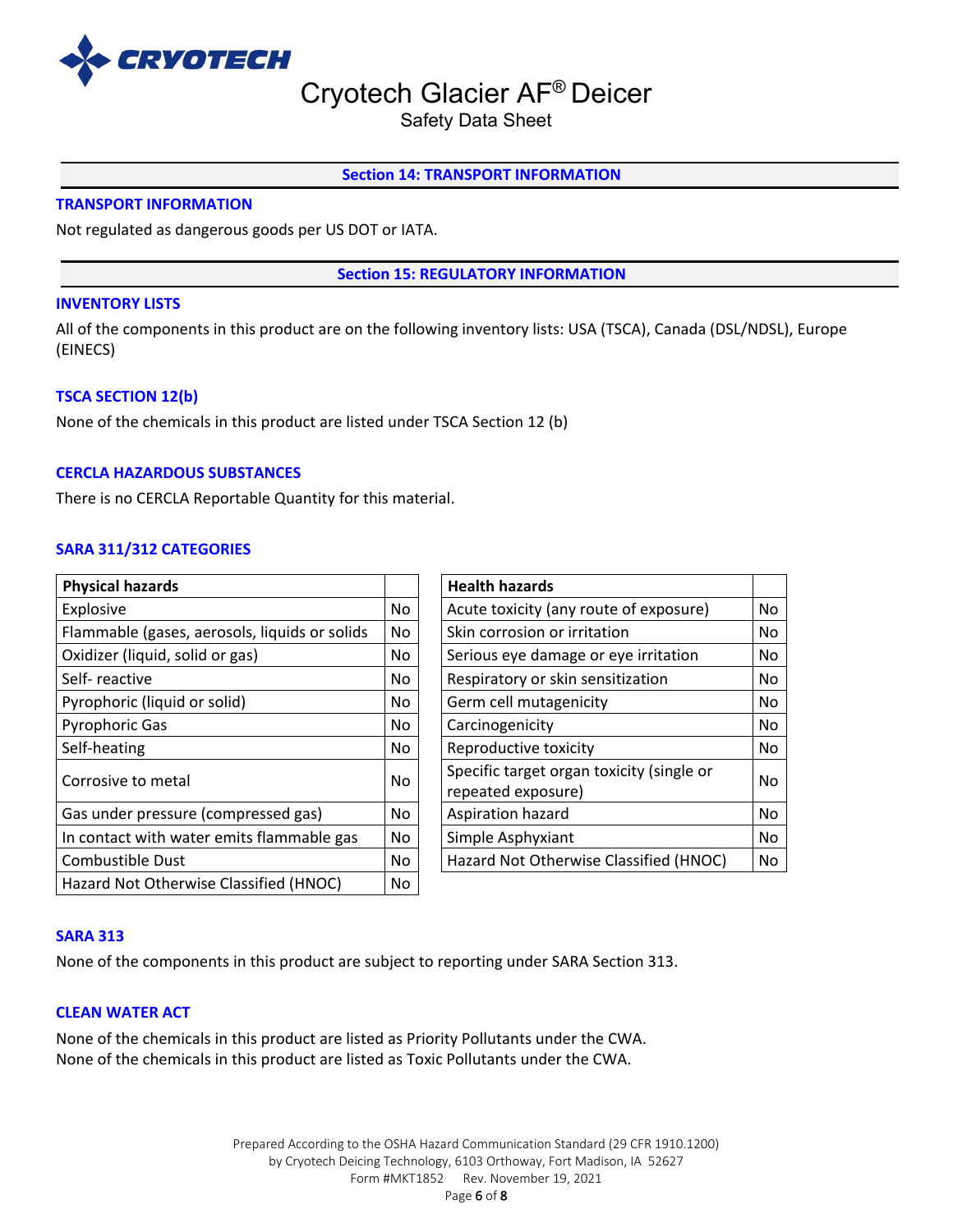

Safety Data Sheet

# **STATE RIGHT-TO-KNOW**

This product does not contain components at levels which are required to be reported under the statutes of the following states: MA

This product contains the following chemicals regulated by New Jersey's Worker and Community Right to Know Act, the Pennsylvania Right to Know Act, and the Minnesota Right to Know Act:

| Component        | CAS Number | Amount |
|------------------|------------|--------|
| Propylene Glycol | 57-55-6    | 60-90  |

This product does not contain materials known to the State of California (Proposition 65) to cause cancer and/or reproductive harm at levels which would require a warning under the statute.

| <b>NFPA 704</b>        |  |                                                       |
|------------------------|--|-------------------------------------------------------|
| Health                 |  |                                                       |
| Fire                   |  |                                                       |
| <b>Physical Hazard</b> |  |                                                       |
|                        |  | Hazard Rating 0-4 0-least hazardous; 4-most hazardous |

| <b>HMIS - Hazardous Materials Identification System</b>                                 |  |  |  |
|-----------------------------------------------------------------------------------------|--|--|--|
| Health                                                                                  |  |  |  |
| Fire                                                                                    |  |  |  |
| <b>Physical Hazard</b>                                                                  |  |  |  |
| Hazard Rating: $0 =$ minimal, $1 =$ slight, $2 =$ moderate, $3 =$ serious, $4 =$ severe |  |  |  |